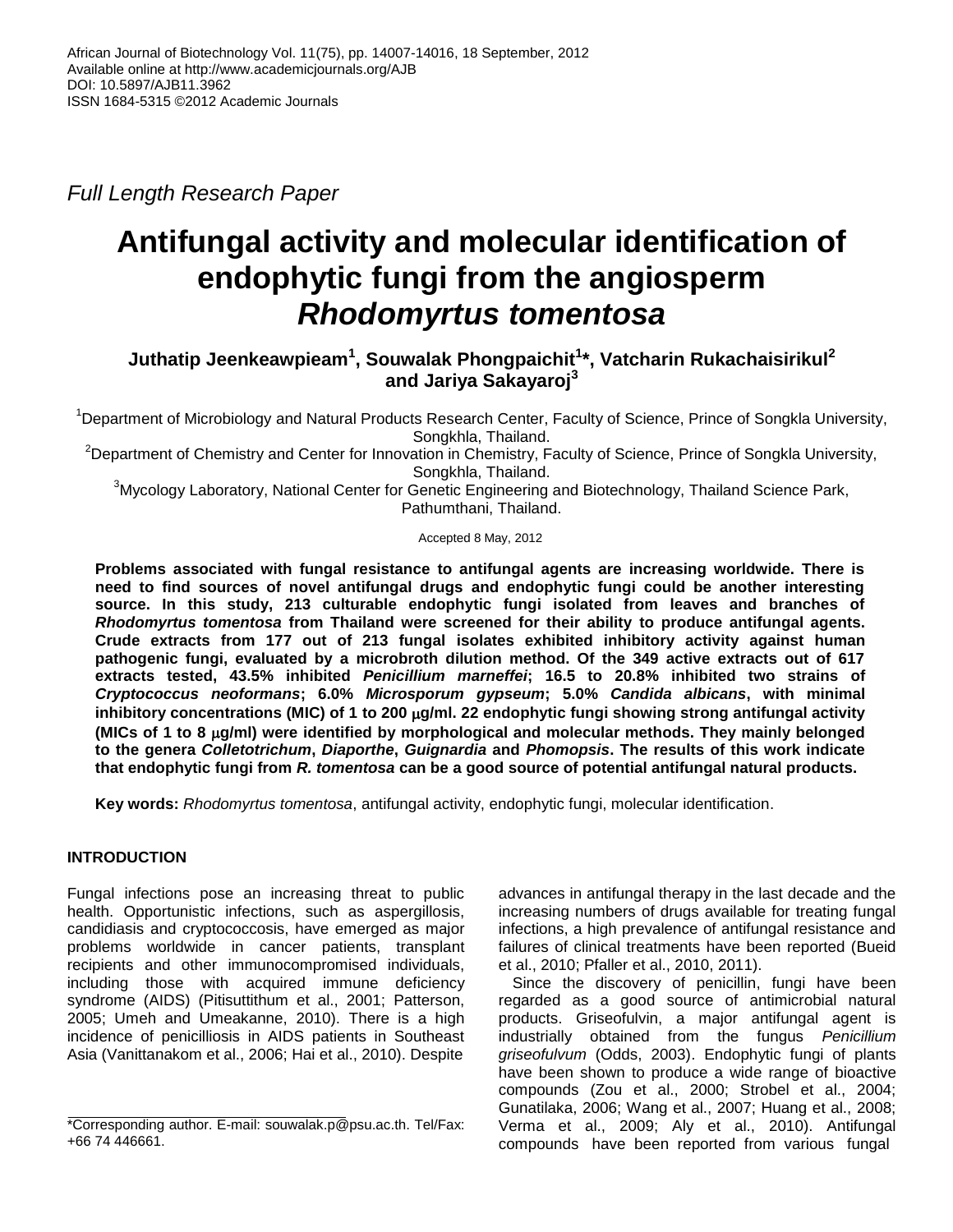endophytes against both plant and human pathogens. Cryptocandin, a potent antifungal agent isolated from the endophytic fungus *Cryptosporiopsis cf. quercine* from the medicinal plant *Tripterigium wiflordii* showed excellent antifungal activities against *Candida albicans*, *Trichophyton metagrophytes* and *Trichophyton rubrum*  with minimal inhibitory concentration (MIC) values of 0.03 to 0.07 μg/ml. It was also active against many plant pathogenic fungi (Strobel et al., 1999).

Four compounds produced from *Colletotrichum* sp. isolated from *Artemisia annua* were inhibitory to *C. albicans* and *Aspergillus niger* (MIC 50 to 100 μg/ml) and exhibited fungistatic activities towards plant pathogens (Lu et al., 2000). Silva et al. (2006) reported that the five cadinane sesquiterpenoids isolated from the endophytic fungus *Phomopsis cassiae* obtained from *Cassia spectabilis* exhibited antifungal activity against *Cladosporium cladosporioides* and *Cladosporium sphaerospermum*. Sordaricin, a compound produced by the endophytic fungus *Xylaria* sp. from the leaves of *Garcinia dulcis*, showed moderate activity against a broad range of human fungal pathogens (Pongcharoen et al., 2008). Two new cyclohexanone derivatives, pestalophone C and E produced by the endophytic fungus *Pestalotiopsis fici* showed significant antifungal activities against *Aspergillus fumigatus* (Liu et al., 2009).

*Rhodomyrtus tomentosa* (Aiton) Hassk is a flowering plant in the family Myrtaceae, native to southern and southeastern Asia. In Thailand *R. tomentosa* occurs most frequently in coastal sandy soils on both the east and west coasts of Peninsular Thailand (Winotai et al., 2005). It has been used in traditional medicine in the south of Thailand as an antipyretic, antidiarrheal and antidysentery agent (Chuakul, 2005). In the framework of a research program on new antimicrobial compounds of fungal origin, we isolated endophytic fungi from *R. tomentosa* and tested them for their ability to produce substances active against human fungal pathogens including *C. albicans*, *Cryptococcus neoformans*, *Microsporum gypseum*, and *Penicillium marneffei*. The isolates were then identified based on their morphology and the analyses of the large subunit (LSU) and the internal transcribed spacers (ITS1-5.8S-ITS2) of ribosomal deoxyribonucleic acid (rDNA) regions.

## **MATERIALS AND METHODS**

#### **Plant materials and isolation of endophytic fungi**

Eight healthy *R. tomentosa* plants were collected from Songkhla and Phattalung provinces in the south of Thailand. The plant specimens were compared with the voucher specimens at Prince of Songkla University Herbarium. Small segments (0.5  $\times$  0.5 cm<sup>2</sup>) of leaves and branches were cut and surface-sterilized by sequential washes in 95% ethanol for 30 s, 5% sodium hypochlorite for 5 min, 95% ethanol for 30 s and finally in sterile distilled water for 1 min three times. After surface-drying with sterile filter paper, the leaf segments were placed onto corn meal agar medium (CMA) supplemented with antibiotics (penicillin plus streptomycin sulphate,

each at 50 mg/L). Plates were incubated at 25°C for one week. Fungal growth was observed daily. Pure cultures were isolated, by hyphal tip isolation, on potato dextrose agar (PDA) plates without antibiotics and stored in 15% glycerol at -80°C.

### **Molecular identification and phylogenetic analysis**

Endophytic fungi that produced good antifungal activity were identified based on morphological traits and the analysis of LSU and the ITS sequences of rDNA regions. Genomic DNA was extracted using the protocols described by Wang et al. (1993) and Jasalavich et al. (2000). The ITS regions were amplified by the polymerase chain reaction (PCR) with the universal primer pairs ITS5 (5′-GGAAGTAAAAGTCGTAACAAGG-3′) and ITS4 (5′- TCCTCCGCTTATTGATATGC-3′), or ITS1F (5′- CTTGGTCATTTAGAGGAAGTAA-3′) and ITS4 (White et al., 1990; Gardes and Bruns, 1993). For PCR amplifications of the 28S ribonucleic acid (RNA), we used the fungal primer set LROR (5′- ACCCGCTGAACTTAAGC-3′) and LR7 (5′- TACTACCACCAAGATCT-3<sup>'</sup> or JS1 (5'-CGCTGAACTTAAGCATAT-3′) and JS8 (5′- CATCCATTTTCAGGGCTA-3′). Purification of the DNA fragment was performed utilizing the NucleoSpin® extract DNA purification kit Cat. No. 740 609.50 (Macherey-Nagel, Germany) as described by the manufacturer's protocol. DNA sequencing was performed using the primers aforementioned, at Macrogen, Korea. Both forward and reverse sequences were assembled and edited by Clustal W (Thompson et al., 1994) and BioEdit 7.0.7 programs (Hall, 2007).

Sequences of each endophytic fungal strain were aligned with nucleotide sequences obtained from the GenBank database. The alignment was inspected and adjusted manually where necessary in BioEdit 7.0.7 (Hall, 2007). Phylogenetic analysis was performed using maximum parsimony (MP), neighbor joining (NJ) and Bayesian inference approaches. MP with 100 random addition heuristic searches with a stepwise starting tree and tree bisection and reconnection (TBR) branch-swapping algorithm and NJ were carried out using PAUP\*4.0b10 (Swofford, 2002). The stability of each clade was evaluated by bootstrap analysis with 1,000 replications. Bayesian phylogenetic inference was calculated with Mr Bayes 3.1.2 with a general time reversible (GTR) model of DNA substitution and a gamma distribution rate variation across sites (Huelsenbeck and Ronquist, 2001). Four Markov chains were run twice from random starting trees for 5,000,000 generations, trees were sampled every 100 generations and the first 5,000 trees were discarded as burn-in. The remaining trees were used to construct a majority rule consensus tree accompanied with posterior probability (PP) values.

#### **Preparation of fungal extracts**

Each endophytic fungal isolate was grown on PDA and incubated at 25°C for three to five days. Six mycelial plugs  $(1 \times 1 \text{ cm}^2)$  from the edge of the actively growing colony were inoculated into 500 ml Erlenmeyer flasks containing 300 ml potato dextrose broth (PDB) and incubated for three weeks at room temperature (RT) under stationary condition for production of possible antifungal agents. The culture broth was extracted with ethyl acetate (EtOAc) and a dry ethyl acetate extract from fermentation broth (BE) was obtained by evaporation to dryness under reduced pressure at 45°C using a rotary vacuum.

The fungal mycelia were extracted with methanol followed by hexane or EtOAc. Dry hexane extracts (CH) and ethyl acetate extracts (CE) from the mycelia were obtained by evaporation under vacuum.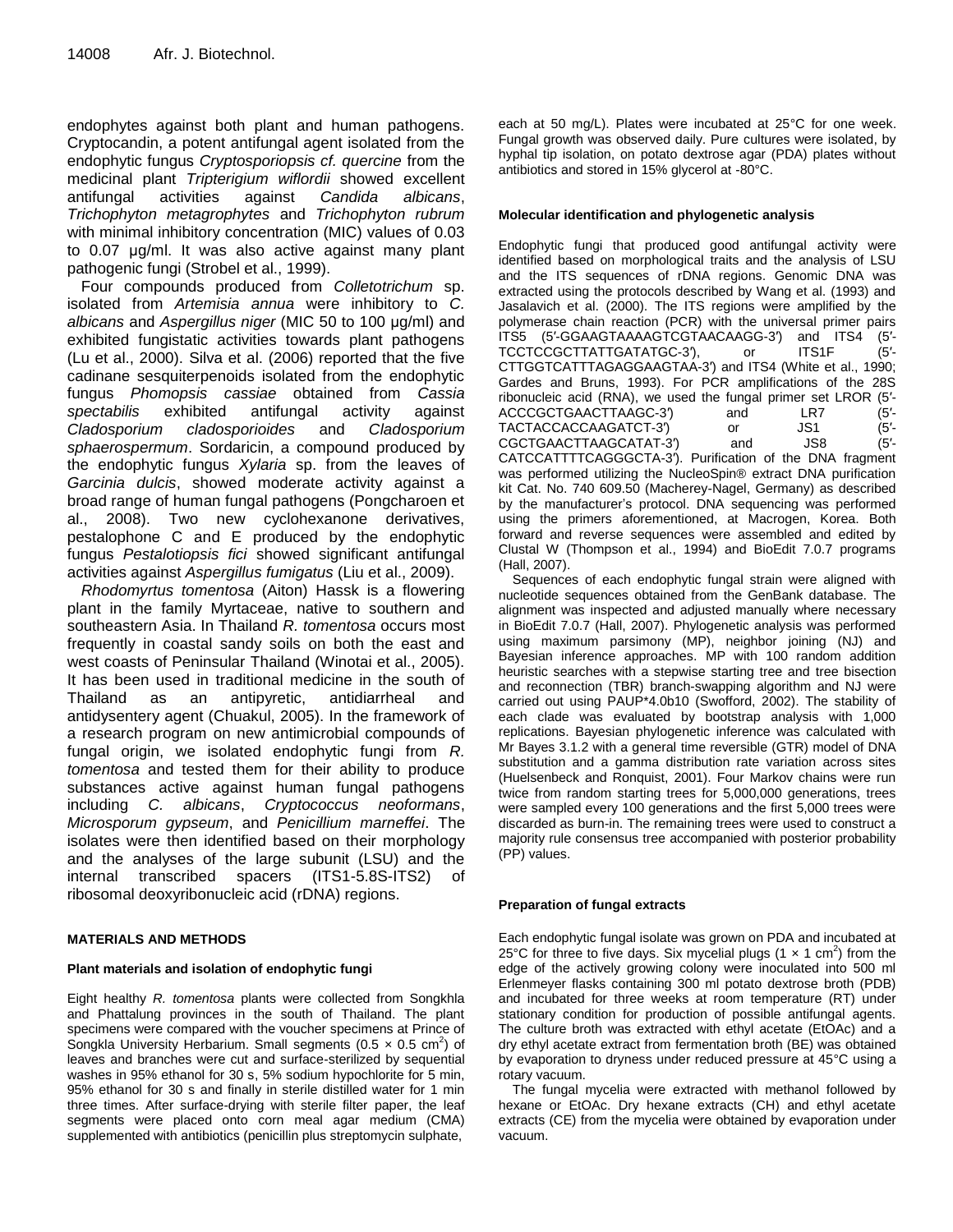**Table 1.** Antifungal activity of crude extracts from endophytic fungi from *R. tomentosa*.

|                                    | <b>Antifungal activity</b> |                          |                |                |                          |  |  |  |
|------------------------------------|----------------------------|--------------------------|----------------|----------------|--------------------------|--|--|--|
| <b>Parameter</b>                   | Ca                         | Cn12<br>Cn13             |                | <b>Pm</b>      | Mg                       |  |  |  |
| Active extracts/total extracts (%) | 30/598(5.0)                | 97/587 (16.5)            | 121/583 (20.8) | 263/604 (43.5) | 36/604 (6.0)             |  |  |  |
| Active isolates/total isolates (%) | 23/213 (10.8)              | 49/213 (23.0)            | 69/213 (32.4)  | 149/212 (70.3) | 26/212 (12.3)            |  |  |  |
| MIC (µg/ml)                        | $-200$                     | $8 - 200$                | $1 - 200$      | $2 - 200$      | $4 - 200$                |  |  |  |
| MFC (µq/ml)                        | $2 - 200$                  | $64 - 200$               | $32 - 200$     | $16 - 200$     | $64 - 200$               |  |  |  |
| Amphotericin B (MIC/MFC, µg/ml)    | 0.25/0.5                   | 0.125/0.5                | 0.5/4          | 2/2            | $\overline{\phantom{0}}$ |  |  |  |
| Miconazole (MIC/MFC, µg/ml)        | $\overline{\phantom{0}}$   | $\overline{\phantom{0}}$ |                | -              | 2/4                      |  |  |  |

Ca, *Candida albicans* ATCC90028; Cn12, *Cryptococcus neoformans* ATCC90112 (flucytosine sensitive); Cn13, *C. neoformans* ATCC90113 (flucytosine-resistant); Pm, *Penicillium marneffei* clinical isolate; Mg, *Microsporum gypseum* clinical isolate; MIC, minimal inhibitory concentration; MFC, minimal fungicidal concentration.

#### **Antifungal assay**

The human pathogenic fungi used for testing antifungal activity were standard strains from the American type culture collection (ATCC) including *C. albicans* ATCC90028, *C. neoformans* ATCC90112 (flucytosine-sensitive), *C. neoformans* ATCC90113 (flucytosine-resistant), clinical isolates of *M. gypseum* from the Mycology Laboratory, Siriraj Hospital, Mahidol University and *P. marneffei* from Pathology Laboratory, Songklanagarind Hospital, Prince of Songkla University. Before testing, the isolates were kept in 15% glycerol at -80°C and subcultured on Sabouraud's dextrose agar (SDA) at 35°C for 24 h for *C. albicans* and at 25°C for 48 h for *C. neoformans* and seven days for *M. gypseum* and *P. marneffei*. Each isolate was subcultured at least twice to ensure purity. The dried endophytic fungal extracts were dissolved in dimethyl sulfoxide (DMSO) and screened for antifungal activity at a concentration of 200 µg/ml by a modification of the microbroth dilution methods described by the Clinical and Laboratory Standards Institute (CLSI) for yeasts (M27-A2 document) (CLSI, 2002a) and for filamentous fungi (M38-A) (CLSI, 2002b). Briefly, each extract was dissolved in DMSO to prepare a stock solution of 100 mg/ml and stored at -20°C. When tested, DMSO was used to dilute fungal extracts to 1:10 and Roswell Park Memorial Institute (RPMI) medium for further 1:25 dilution to obtain a concentration of 400 µg/ml. Triplicate 50 µl aliquots of crude extracts (400 µg/ml) were placed into sterile 96-well microtiter plates. 50 µl of fungal suspensions (10<sup>6</sup> CFU/ml for *C. albicans* and *C. neoformans*, 8 x 10<sup>3</sup> conidia/ml for *M. gypseum* and *P. marneffei*) were added to each well so that the final concentration of crude extract was then 200 µg/ml.

The final concentration of DMSO was 2%. Plates were incubated at 35°C for 24 h for *C. albicans*, 48 h at 25°C for *C. neoformans* and at 25°C for six days for *M. gypseum* and *P. marneffei*, then 10 µl resazurin indicator (0.18%) was added to each well and examined after further incubation for 5 h at 35°C for yeasts and one day for molds (Sarker et al., 2007). After incubation, a blue color of the wells indicated inhibition of growth (positive result) and a pink color indicated growth (negative). Amphotericin B and miconazole (10 µg/ml) were used as positive inhibitory controls and for comparison with the extract. DMSO and RPMI medium at the same concentration as in the test were used as solvent and growth controls, respectively.

Serial two-fold dilutions of active extracts were further tested by the same methods and the MIC was determined as the lowest concentration of extract that inhibited growth (blue color). Concentrations of extract at MIC and higher than the MIC was streaked onto SDA plates and incubated under appropriate conditions. The lowest concentration of extract that killed the test fungus (no growth on SDA) was recorded as the minimal fungicidal concentration (MFC).

## **RESULTS**

## **Antifungal activity of endophytic fungal crude extracts**

In total, 617 extracts from 213 fungal isolates from *R. tomentosa* were tested for antifungal activity against five strains of human pathogenic fungi. 349 extracts (56.6%) from which 177 isolates (83.1% of total isolates) showed antifungal activity against at least one test fungus. Among the three types of extracts, the CH extracts were the most active (65%) followed by CE (52%) and BE (52%). Antifungal activities of crude extracts are shown in Tables 1 and 2. Endophytic fungal extracts were most active against *P. marneffei* (43.5%) followed by *C. neoformans*  (16.5 to 20.8%), *M. gypseum* (6.0%) and *C. albicans* (5.0%), respectively.

Among the 349 active extracts, 230, 72, 25, 12 and 10 extracts inhibited one, two, three, four and five test strains, respectively. Table 2 identifies 22 endophytic fungi that produced extracts with strong antifungal activity (MICs lower than 10 μg/ml). 14 and nine isolates strongly inhibited *C. neoformans* and *P. marneffei*, respectively. Only one isolate each strongly inhibited *C. albicans* and *M. gypseum*. The most active extracts such as RP22CE, RP42BE, RP42CH, RP43BE, RP43CE, RP44CE, RP62CE, RP83CH and RP202BE exhibited MIC values of 1 to 2 μg/ml, fully comparable to the MIC values of the standard antifungal drugs amphotericin B and miconazole. The antifungal compounds from these extracts will be further characterized.

## **Molecular identification of active endophytic fungi**

Taxonomical identification was restricted to 22 fungal isolates that produced extracts with MIC values below 10 μg/ml (Table 2 and Figure 1). Phylogenetic analyses of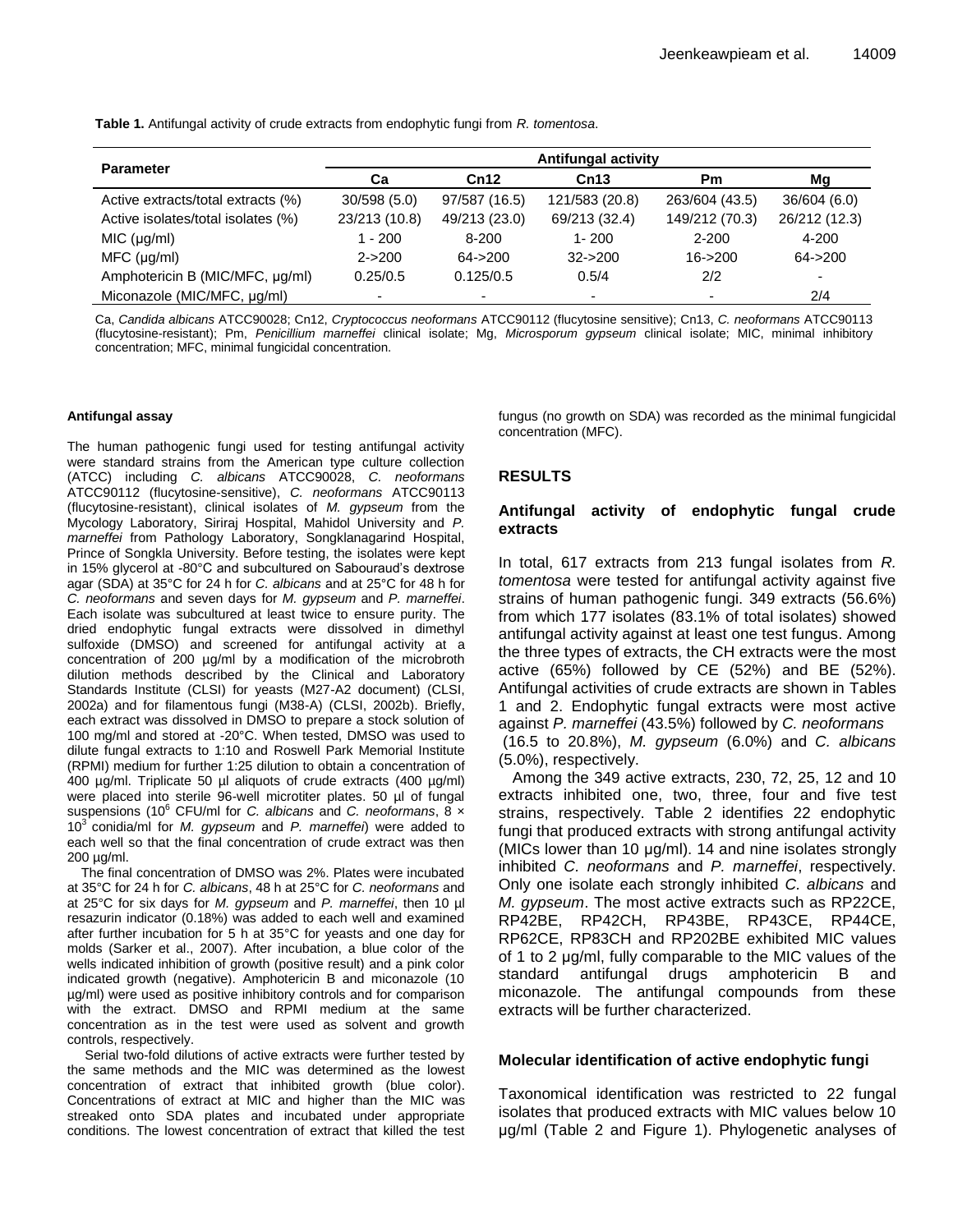| Endophytic fungi                          | rDNAregion | <b>GenBank</b><br>accession no. | <b>Crude extract</b> | MIC/MFC (µg/ml) |                      |          |          |          |  |
|-------------------------------------------|------------|---------------------------------|----------------------|-----------------|----------------------|----------|----------|----------|--|
|                                           |            |                                 |                      | Ca              | Cn12                 | Cn13     | Pm       | Mg       |  |
| Guignardia mangiferae RP8 <sup>b</sup>    | <b>ITS</b> | JF441175                        | RP8CE                |                 |                      | 8/128    |          |          |  |
|                                           | LSU        | JF441204                        |                      |                 |                      |          |          |          |  |
|                                           |            |                                 |                      |                 |                      |          |          |          |  |
| Guignardia mangiferae RP22 <sup>a,b</sup> | <b>ITS</b> | JF441176                        | RP22CE               | 32/>200         | 16/>200              | 2/64     | 64/64    | 4/200    |  |
|                                           | LSU        | JF441205                        | RP22CH               |                 | 64/>200              | 8/128    | 128/128  |          |  |
|                                           | <b>ITS</b> | JF441177                        | RP42BE               |                 | 32/>200              | 2/128    | 200/>200 | 16/>200  |  |
| Phomopsis sp. RP42                        | LSU        | JF441206                        | RP42CE               |                 | 16/>200              | 4/64     |          | 200/>200 |  |
|                                           |            |                                 | RP42CH               |                 | 32/>200              | 2/64     |          | 200/>200 |  |
|                                           |            |                                 |                      |                 |                      |          |          |          |  |
|                                           | <b>ITS</b> | JF441178                        | RP43BE               | 200/>200        | 32/>200              | 2/200    | 200/>200 | 32/128   |  |
| Diaporthe sp. RP43 <sup>a</sup>           | LSU        | JF441207                        | RP43CE               | 200/>200        | 8/200                | 1/64     | 32/>200  | 64/200   |  |
|                                           |            |                                 | RP43CH               | 200/>200        | 32/200               | 200/>200 | 128/>200 | 128/200  |  |
|                                           |            |                                 |                      |                 |                      |          |          |          |  |
|                                           | <b>ITS</b> | JF441179                        | RP44BE               |                 | 32/>200              | 4/200    |          | 200/>200 |  |
| Diaporthe sp. RP44 <sup>a</sup>           | LSU        | JF441208                        | RP44CE               | 200/>200        | 16/>200              | 1/64     | 128/128  | 128/200  |  |
|                                           |            |                                 | RP44CH               | 128/128         | 64/128               | 16/32    | 32/128   | 64/64    |  |
|                                           | <b>ITS</b> | JF441180                        | RP52BE               |                 | 128/>200             | 8/200    |          |          |  |
| Diaporthe phaseolorum RP52                | LSU        | JF441209                        | RP52CE               |                 | 32/200               | 16/128   |          |          |  |
|                                           |            |                                 | RP52CH               |                 |                      |          | 128/>200 |          |  |
|                                           |            |                                 |                      |                 |                      |          |          |          |  |
|                                           | <b>ITS</b> | JF441181                        | RP56BE               |                 | 200/>200             | 8/200    |          |          |  |
| Phomopsis sp. RP56                        | LSU        | JF441210                        | RP56CE               |                 | 64/>200              | 16/128   | 32/64    |          |  |
|                                           |            |                                 | RP56CH               |                 | 200/>200             |          | 64/>200  |          |  |
|                                           | <b>ITS</b> | JF441182                        | RP60BE               |                 |                      | 4/128    |          |          |  |
|                                           | LSU        | JF441211                        | RP60CE               |                 | 8/ > 200<br>8/ > 200 | 4/128    | 64/>200  |          |  |
| Phomopsis sp. RP60                        |            |                                 |                      |                 |                      |          |          |          |  |
|                                           |            |                                 | RP60CH               |                 |                      | 200/>200 | 128/>200 |          |  |
|                                           | <b>ITS</b> | JF441183                        | RP62BE               |                 | 8/ > 200             | 4/200    |          | 64/64    |  |
| Diaporthe sp. RP62 <sup>a</sup>           | LSU        | JF441212                        | RP62CE               | 200/>200        | 8/ > 200             | 2/64     | 64/128   | 200/>200 |  |
|                                           |            |                                 | RP62CH               | 128/>200        | 32/128               | 16/64    | 32/32    | 64/128   |  |

**Table 2.** Endophytic fungi showing strong antifungal (MIC < 10 *μ*g/ml) and broad spectrum activity.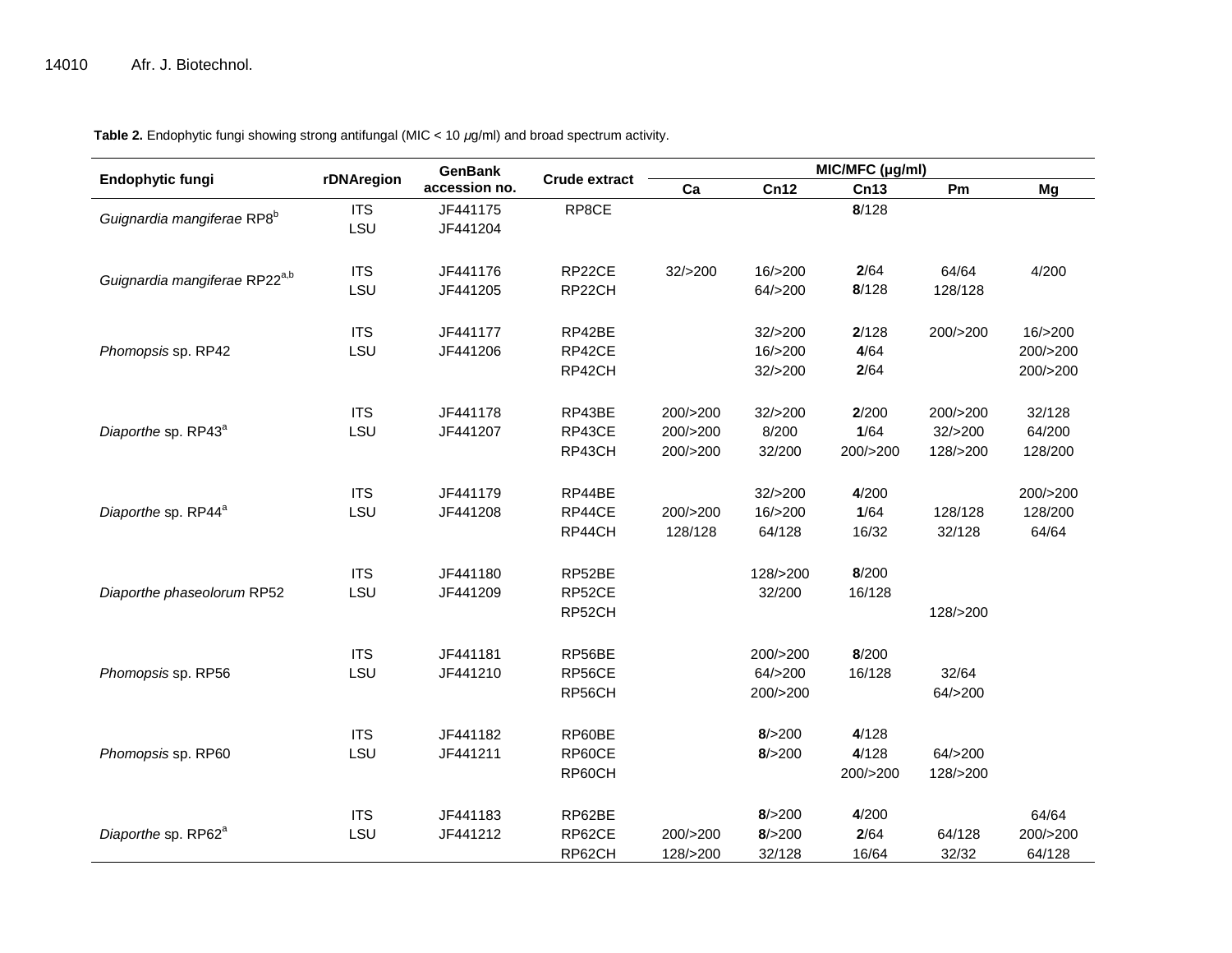## **Table 2.** Contd.

|                                                   | <b>ITS</b> | JF441184 | RP68BE         |          | 32/200    | 8/200    |          | 200/>200 |
|---------------------------------------------------|------------|----------|----------------|----------|-----------|----------|----------|----------|
| Diaporthe sp. RP68                                | LSU        | JF441213 | RP68CE         |          | 32/200    | 32/200   | 128/>200 |          |
|                                                   |            |          | RP68CH         |          | 200/>200  | 200/>200 | 200/>200 |          |
|                                                   | <b>ITS</b> | JF441185 | RP70BE         |          | 8/200     | 8/200    |          |          |
| Phomopsis sp. RP70                                | LSU        | JF441214 | RP70CE         |          | 8/ > 200  | 8/200    | 128/>200 | 200/>200 |
|                                                   |            |          | RP70CH         |          |           | 200/>200 | 32/>200  |          |
|                                                   | <b>ITS</b> | JF441187 | RP83BE         |          | 128/>200  | 4/128    |          |          |
| Phomopsis phyllanthicola RP83 <sup>a</sup>        | LSU        | JF441216 | RP83CE         |          | 16/ > 200 | 4/128    |          |          |
|                                                   |            |          | RP83CH         | 1/2      | 128/>200  | 64/>200  | 64/>200  | 128/128  |
|                                                   | <b>ITS</b> | JF441188 | RP84BE         |          | 16/>200   | 4/128    |          |          |
| Phomopsis phyllanthicola RP84 <sup>a</sup>        | LSU        | JF441217 | RP84CE         |          | 32/>200   | 4/128    |          |          |
|                                                   |            |          | RP84CH         | 200/>200 | 200/>200  | 200/>200 | 200/>200 | 200/>200 |
| Diaporthe phaseolorum RP91                        | <b>ITS</b> | JF441189 | RP91BE         |          | 128/>200  | 16/>200  |          |          |
|                                                   | LSU        | JF441218 | RP91CE         |          | 64/>200   | 16/>200  | 8/200    |          |
|                                                   | <b>ITS</b> | JF441191 | <b>RP202BE</b> |          |           |          | 2/128    |          |
| Colletotrichum gloeosporioides RP202°             | LSU        | JF441220 | <b>RP202CE</b> |          |           |          | 200/>200 |          |
|                                                   |            |          | RP202CH        |          |           |          | 128/>200 |          |
|                                                   | <b>ITS</b> | JF441192 | <b>RP205BE</b> |          |           |          | 8/ > 200 |          |
| Colletotrichum gloeosporioides RP205 <sup>c</sup> | LSU        | JF441221 | <b>RP205CE</b> |          |           |          | 200/200  |          |
|                                                   |            |          | <b>RP205CH</b> |          |           |          | 200/>200 |          |
|                                                   | <b>ITS</b> | JF441193 | <b>RP207BE</b> |          |           |          | 4/>200   | 200/>200 |
| Colletotrichum gloeosporioides RP207 <sup>c</sup> | LSU        | JF441222 | <b>RP207CE</b> |          |           |          | 200/200  | 200/>200 |
|                                                   |            |          | RP207CH        |          |           |          | 200/>200 |          |
|                                                   | <b>ITS</b> | JF441195 | RP226BE        |          |           |          | 4/32     | 200/>200 |
| Colletotrichum gloeosporioides RP22 <sup>c</sup>  | LSU        | JF441224 | <b>RP226CE</b> |          |           |          | 200/>200 |          |
|                                                   |            |          | RP226CH        |          |           |          | 200/>200 |          |
|                                                   | <b>ITS</b> | JF441196 | RP228BE        |          |           |          | 4/16     |          |
| Colletotrichum gloeosporioides RP228°             | LSU        | JF441225 | <b>RP228CE</b> |          |           |          | 200/200  | 200/>200 |
|                                                   |            |          | RP228CH        |          |           |          | 200/>200 |          |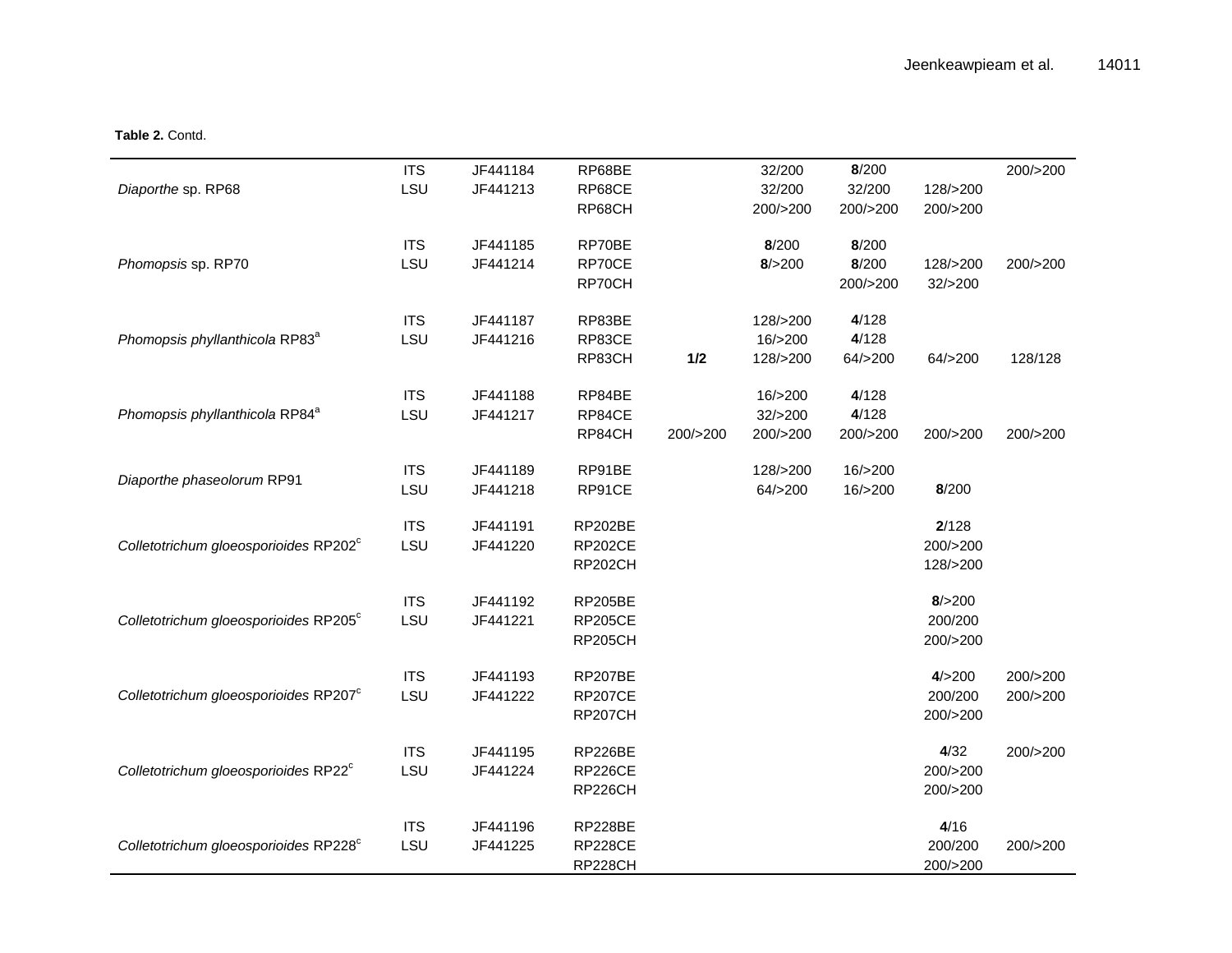#### **Table 2.** Contd.

|                                                   | <b>ITS</b> | JF441200 | <b>RP250BE</b> |          |           |       | 8/ > 200 |          |
|---------------------------------------------------|------------|----------|----------------|----------|-----------|-------|----------|----------|
| Colletotrichum sp. RP250°                         | LSU        | JF441228 | <b>RP250CE</b> |          |           |       | 200/>200 |          |
|                                                   |            |          | <b>RP250CH</b> |          |           |       | 200/>200 |          |
|                                                   | <b>ITS</b> | JF441202 | <b>RP258BE</b> |          |           |       | 8/ > 200 | 200/>200 |
| Colletotrichum gloeosporioides RP258°             | LSU        | JF441230 | <b>RP258CE</b> |          |           |       | 128/>200 |          |
|                                                   |            |          | <b>RP258CH</b> |          |           |       | 200/>200 |          |
|                                                   | <b>ITS</b> | JF441203 | RP262BE        |          |           |       | 8/ > 200 |          |
| Colletotrichum gloeosporioides RP262 <sup>c</sup> | LSU        | JF441231 | <b>RP262CE</b> |          |           |       | 200/>200 |          |
|                                                   |            |          | <b>RP262CH</b> |          |           |       | 200/>200 |          |
| Amphotericin B                                    |            |          |                | 0.25/0.5 | 0.125/0.5 | 0.5/4 | 2/2      |          |
| Miconazole                                        |            |          |                |          |           |       |          | 2/4      |

BE, crude ethyl acetate extract from culture broth; CE, crude ethyl acetate extract from the fungal mycelia; CH, crude hexane extract of the fungal mycelia; Ca, *Candida albicans*  ATCC90028; Cn12, *Cryptococcus neoformans* ATCC90112 (flucytosine-sensitive); Cn13, *C. neoformans* ATCC90113 (flucytosine-resistant); Pm, *Penicillium marneffei* clinical isolate; Mg, Microsporum gypseum clinical isolate; MIC, minimal inhibitory concentration; MFC, minimal fungicidal concentration; <sup>a</sup>Endophytic fungi that produced broad spectrum extract; <sup>b</sup>Endophytic fungi that produced pycnidiospores and ascospores; <sup>c</sup>Endophytic fungi that produced conidiospores. Strong inhibitory activity is highlighted (bold).

LSU and ITS rDNA sequences were performed and 89 ITS sequences were analysed. *Lentinus tigrinus* AB478881, *Ganoderma fornicatum* FJ655476 and *Abstoma purpureum* GQ981488 were used as outgroups. Out of 552 total characters, 149 were constant and 348 were parsimony informative. 61 equally most parsimonious trees were obtained from the heuristic searches, the best of which is shown in Figure 1 (Tree length =  $1481$  steps, CI = 0.566, RI  $= 0.854$ , RC  $= 0.483$ ; HI  $= 0.434$ ). A similar topology was obtained from NJ and Bayesian analyses (trees not shown).

The results based on ITS sequence analysis revealed that the active endophytic fungi belong to the ascomycetous lineage of the Dothideomycetes and are distributed in three

orders: the Botryosphaeriales, that is the sister group to the rest of the clade, the Glomerellales and Diaporthales (Figure 1). 12 isolates (RP42, RP43, RP44, RP52, RP56, RP60, RP62, RP68, RP70, RP83, RP84 and RP91) clustered with the genera *Phomopsis* and *Diaporthe* with strong bootstrap supports (94/100% MP/NJ). Although, genotypically closely related, the strains RP43, RP44, RP52, RP62, RP68, RP70 and RP91 segregated in a branch with relatively low MP/NJ (78/83%) bootstrap values. RP52 and RP91 grouped with several *Diaporthe phaseolorum* strains with 99.5% sequence identity. The isolate RP70 closely matched *Phomopsis* sp. GU066614 and *D. phaseolorum* GU066605 (99.2% sequence identity), whereas RP62 was closely related to *Diaporthe* sp. GU066695 and GU066697 (99.5 to

99.7% identity).

Based on the aforementioned data, the strains RP70 and RP62 are provisionally identified as *Phomopsis* sp. and *Diaporthe* sp., respectively. RP43, RP44 and RP68 sequences had high sequence identity (96.6 to 100%) with two *Diaporthe* sp. (AB505415 and GU066664). The isolates RP43 and RP44 showed 100% sequence identity with each other and with *Diaporthe* sp. GU066664. The isolates RP60 and RP42 were all placed in a subclade containing *Phomopsis* sp. (EU002931, HM999921, GQ407101, GU066650, FJ037768 and GU592007) and fungal sp. EU563599 with strong support (99/100% MP/NJ, 0.97 PP). RP60 and RP42 were found to have 99.5 and 100% sequence identity with *Phomopsis* sp. GU066650 and *Phomopsis* sp. FJ037768,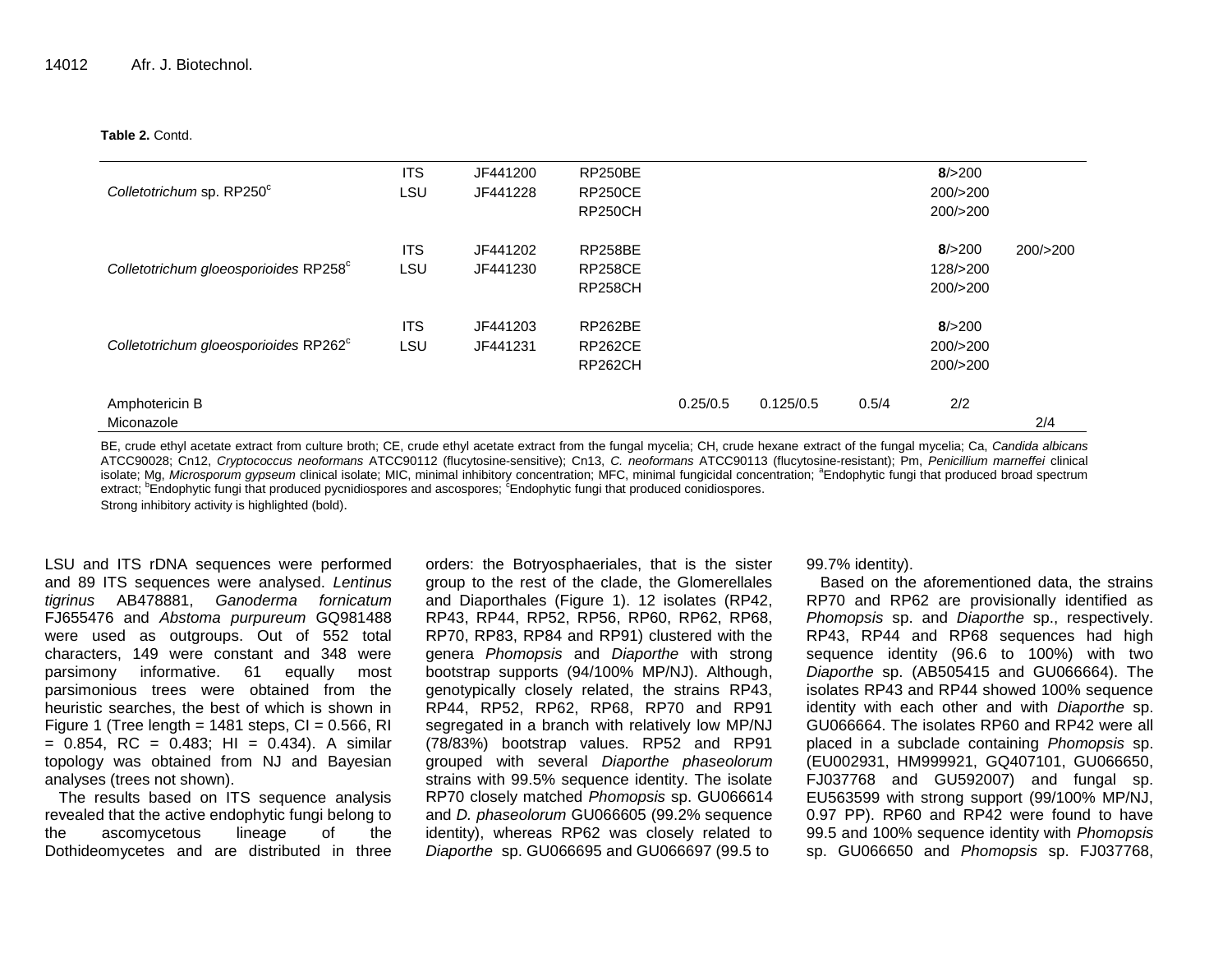

 $-10$  changes

**Figure 1.** Phylogenetic tree based on ITS rDNA sequence data showing the taxonomic relationship of 22 fungal isolates from *Rhodomyrtus tomentosa* (labelled in black color) with reference taxa from GenBank. *Lentinus tigrinus* AB478881, *Ganoderma fornicatum* FJ655476 and *Abstoma purpureum* GQ981488 were used as outgroups. Branch support values (>50%) (n = 1000 replicates) are parsimony bootstrap and neighbor-joining bootstrap. Thickened branches represent clades with Bayesian posterior probabilities greater than 0.95. Scale bar represents 10 changes. ITS, Internal transcribed spacers.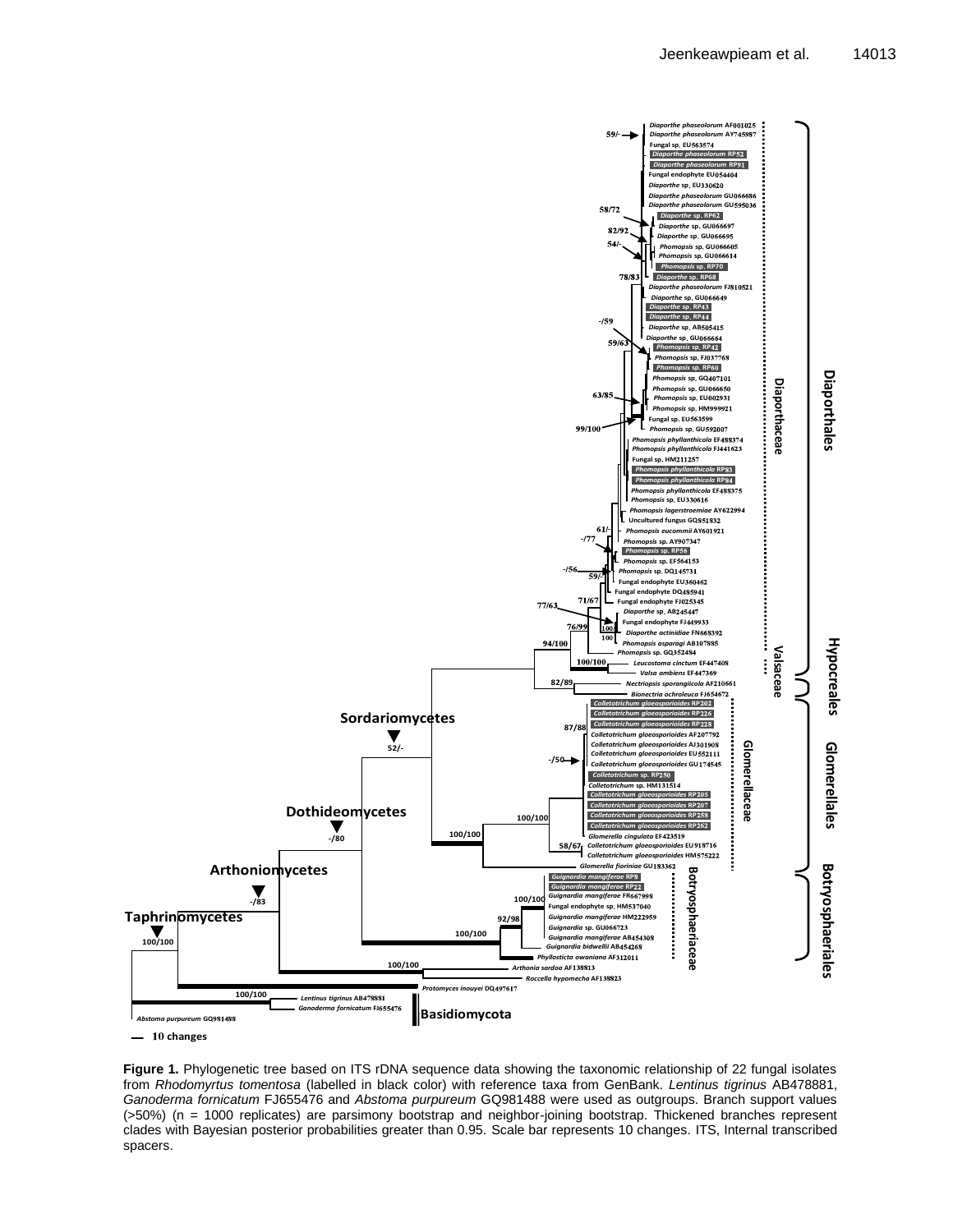respectively. Two of the fungal strains, RP83 and RP84, were grouped together into a subclade sister to *Phomopsis phyllanthicola* accessions and were 99.5 to 99.7% identical to *P. phyllanthicola* (EF488374, EF488375 and FJ441623). These taxa formed a well supported clade in all the analyses and therefore are provisionally identified as *P. phyllanthicola.* The isolate RP56 clustered with *Phomopsis* sp. (EF564153 and DQ145731) and the fungal endophyte EU360462 with 56% NJ bootstrap and 0.96 PP supports and had a relatively high sequence identity (98.3 to 98.5%) with both. Thus, RP56 is provisionally assigned to the genus *Phomopsis*.

On the basis of morphological and cultural characteristics for example, size and shape of conidia, type of conidiophores, presence of setae, growth rate, colony color and texture (Hyde et al., 2009), RP202, RP205, RP207, RP226, RP228, RP250, RP258 and RP262 were tentatively identified as *Colletotrichum* sp. Their colonies had dense, white to grey mycelium. Some isolates produced orange conidial masses. Conidium was hyaline, one-celled, cylindrical with one end rounded, slightly curved or dumbbell shaped. Melanized appressoria were also observed in some isolates. ITS sequence analysis confirmed that these isolates resided in the Glomerellaceae (100% MP and NJ bootstrap, 1.00 PP).

In agreement with the morphology-based diagnosis, the strains RP202, RP226 and RP228 clustered in a clade containing *Colletotrichum gloeosporioides* strains (AF207792, AJ301908, EU552111, and GU174545) with 87/88% MP/NJ bootstrap support. Nucleotide identity within this subclade ranged from 99.8 to 100%, with only one base pair difference, indicating that RP202, RP224, RP226 and RP228 could be assigned to *C. gloeosporioides.* RP250 was the only endophytic strain that clustered with *Colletotrichum* sp. HM131514, with a nucleotide sequence identity of 99.6%, supporting assignment of this strain to *Colletotrichum* sp. The endophytes RP205, RP207, RP258 and RP262 showed total sequence identity with *C. gloeosporioides* (AJ301986, AY266387, HM146134, AY266389, EU918716, and HM575222) and of 99.8 to 100% identity with *Glomerella cingulata*. They are therefore provisionally identified as *C. gloeosporioides*. Only two isolates (RP8 and RP22) produced pycnidiospores and ascospores. They showed their closest match with members of the Botryosphaeriales and formed a highly supported clade (100% MP and NJ bootstrap, 1.00 PP and 100% sequence identity with *Guignardia mangiferae*, *Guignardia* sp. and fungal endophyte. In this analysis, RP8 and RP22 are provisionally classified as *G. mangiferae.*

# **DISCUSSION**

CH extracts showed higher antifungal activity than the CE

and BE extracts from the same fungal isolates. This result support the conclusion by Buatong et al. (2011) that antifungal compounds present in fungal mycelia usually are either cell-bound components or extracellular components with low polarity. Crude extracts of endophytic fungi from *R. tomentosa* exhibited antifungal activity against important human pathogens. It is interesting to note that the flucytosine-resistant *C. neoformans* ATCC90113 was more susceptible to endophytic fungal extracts than the flucytosine sensitive *C. neoformans* ATCC90112. In addition, preliminary analysis of the chemical composition of endophytic fungal extracts has shown that tyrosol is the major compound in extracts produced by *Phomopsis* sp. RP56, RP60, RP70, *P. phyllanthicola* RP83, RP84 and *Diaporthe* sp. RP68. Tyrosol, 2-(4-hydroxyphenyl) ethanol is a well-known phenolic compound with antioxidant properties found in wine and olive oil (Bu et al., 2007). It has been reported to have antifungal (Slininger et al., 2004), antibacterial (Romero et al., 2007) and anticancer activities (Sommart et al., 2009). Interestingly, tyrosol is a possible quorumsensing molecule in endophytic fungi (Guimarães et al., 2009). This compound may play an important role as an antimicrobial agent in extracts of these fungi.

A particularly relevant result of the present study is the discovery that crude extracts from endophytic fungi of *R. tomentosa* exhibited the highest inhibitory activity against *P. marneffei,* the etiological agent of penicilliosis in AIDSaffected patients. This is the first report of endophytic fungi active against *P. marneffei*. As the result of the identification of the inhibitory endophytic fungi, 22 isolates were distributed in various groups including *Colletotrichum* sp., *C. gloeosporioides*, *Phomopsis* sp., *P. phyllanthicola*, *Diaporthe* sp., *D. phaseolorum* and *G. mangiferae*. These are a highly diverse group of fungi that include endophytes and latent plant pathogens of trees and plants (Alves et al., 2008; Huang et al., 2008). It is well known that certain endophytic fungi may become pathogenic when trees and plants are under stress (Carroll, 1988; Old et al., 1990) but, at the same time, they are able to produce a diversity of secondary metabolites with antibacterial, antifungal and anti-tumoral activity (Liu et al., 2009; Ding et al., 2010).

Six isolates including *G. mangiferae* RP22, *Diaporthe* sp. RP43 and RP44, RP62, *P. phyllanthicola* RP83 and RP84 produced broad-spectrum metabolites that inhibited all the tested fungi. Some antifungal metabolites from members of these genera have been identified; these include phomopsichalasin (Horn et al., 1995), cytosporone B and C (Huang et al., 2008), 3, 11, 12 trihydroxycadalene (Silva et al., 2006) and 8αacetoxymultiploide A (Wu et al., 2008) from *Phomopsis* sp., and colletotric acid (Ren et al., 2008) and colutellin A (Silva et al., 2006) from *Colletotrichum* sp. From this study, we were able to select many potential endophytic fungi from *R. tomentosa* that produced strong antifungal activity against various human pathogens. The results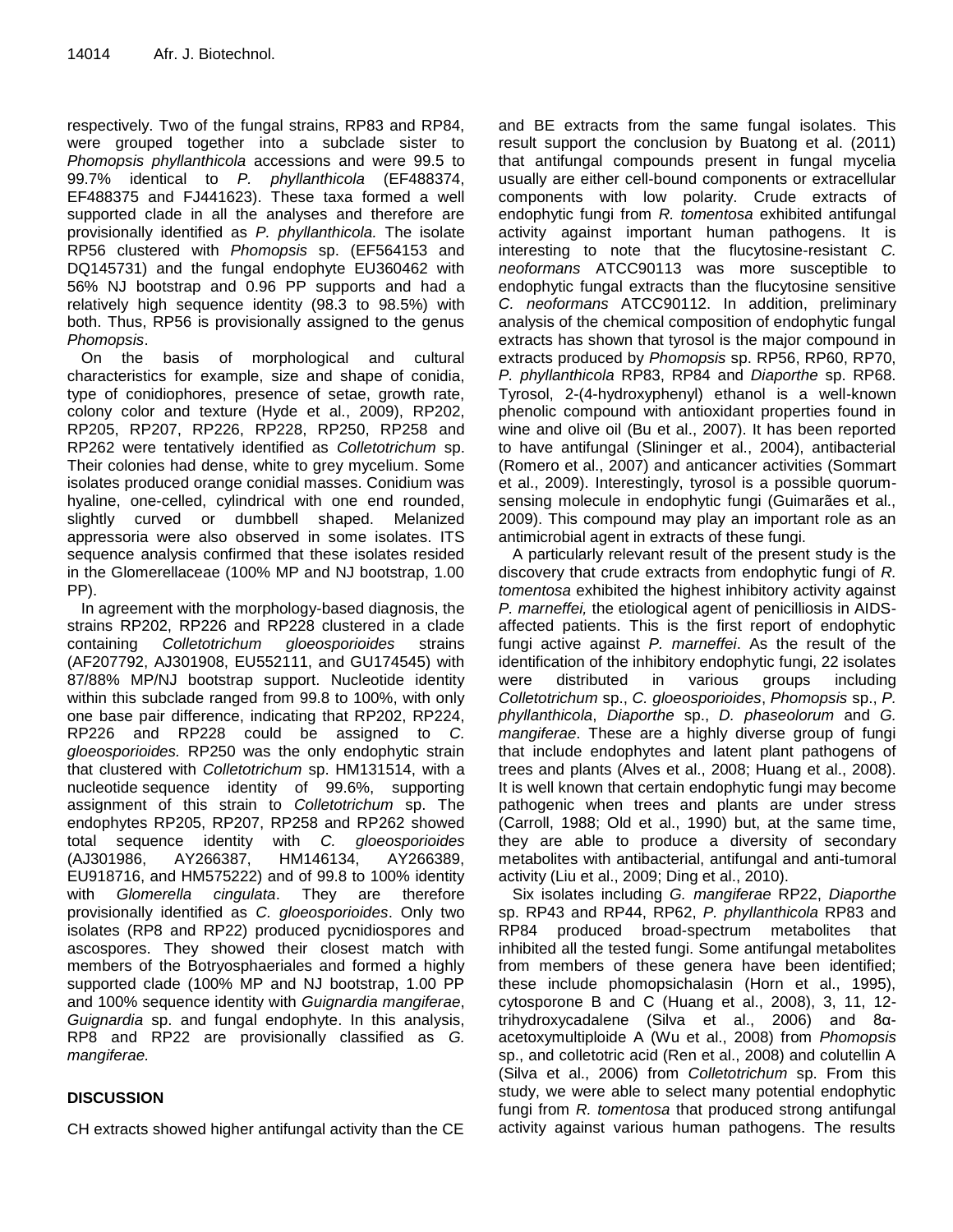indicate that *R. tomentosa* was a good plant source for endophytic fungi producing antifungal natural products. Of particular interest is the potential use of these endophytes as a source of active compounds against *P. marneffei.*

#### **REFERENCES**

- Alves A, Crous PW, Correia A, Phillips AJL (2008). Morphological and molecular data reveal cryptic speciation in *Lasiodiplodia theobromae*. Fun. Divers. 28:1-13.
- Aly AH, Debbab A, Kjer J, Proksch P (2010). Fungal endophytes from higher plants: a prolific source of phytochemicals and other bioactive natural products. Fun. Divers. 41:1-16.
- Bu Y, Rho S, Kim J, Kim MY, Lee DH, Kim SY, Choi H, Kim H (2007). Neuroprotective effect of tyrosol on transient focal cerebral ischemia in rats. Neurosci. Lett. 414:218-221.
- Buatong J, Phongpaichit S, Rukachaisirikul V, Sakayaroj J (2011). Antimicrobial activity of crude extracts from mangrove fungal endophytes. World J. Microbiol. Biotechnol. 27:3005-3008.
- Bueid A, Howard SJ, Moore CB, Richardson MD, Harrison E, Bowyer P, Denning DW (2010). Azole antifungal resistance in *Aspergillus fumigatus*: 2008 and 2009. J. Antimicrob. Chemother. 65:2116-2118.
- Carroll G (1988). Fungal endophytes in stems and leaves: from latent pathogen to mutualistic symbiont. Ecology 69:2-9.
- Chuakul W (2005). Medicinal plants in the Khok Pho District, Pattani Province (Thailand). Thai J. Phytopharm. 12:23-45.

http://www.medplant.mahidol.ac.th/publish/journal/ebooks/j12(2)23- 45.pdf.

- Clinical and Laboratory Standards Institute (CLSI) (2002a). Reference method for broth dilution antifungal susceptibility testing of yeasts: approved standard-second edition. CLSI documents M27–A2. CLSI, Wayne.
- Clinical and Laboratory Standards Institute (CLSI) (2002b). Reference method for broth dilution antifungal susceptibility testing of filamentous fungi: approved standard. CLSI documents M38-A. CLSI, Wayne.
- Ding T, Jiang T, Zhou J, Xu L, Gao ZM (2010). Evaluation of antimicrobial activity of endophytic fungi from *Camptotheca acuminata* (Nyssaceae). Genet. Mol. Res. 9:2104-2112.
- Gardes M, Bruns TD (1993). ITS primers with enhanced specificity for basidiomycetes: application to the identification of mycorrhizae and rusts. Mol. Ecol. 2:113-118.
- Guimarães DO, Borges KB, Bonato PS, Pupo MT (2009). A simple method for the quantitative analysis of tyrosol by HPLC in liquid Czapek cultures from endophytic fungi. J. Braz. Chem. Soc. 20:188- 194.
- Gunatilaka AAL (2006). Natural Products from plant-associated microorganisms: Distribution, structural diversity, bioactivity, and implications of their occurrence. J. Nat. Prod. 69:509-526.
- Hai VV, Ngo AT, Ngo VH, Nguyen QH, Massip P, Delmont J, Strobel M, Buisson Y (2010). Penicilliosis in Vietnam: A series of 94 patients. Rev. Med. Interne. 31:812-818.
- Hall TA (2007). Bioedit version 7.0.7. http://www.mbio.ncsu.edu/bioedit/ bioedit.html.
- Horn WS, Simmonds MSJ, Schwartz RE, Blaney WM (1995). Phomopsichalasin, a novel antimicrobial agent from an endophytic *Phomopsis* sp. Tetrahedron 51:3969-3978.
- Huang Z, Cai X, Shao C, She Z, Xia X, Chen Y, Yang J, Zhou S, Lin Y (2008). Chemistry and weak antimicrobial activities of phomopsins produced by mangrove endophytic fungus *Phomopsis* sp. ZSU-H76. Phytochemistry 69:1604-1608.
- Huelsenbeck JP, Ronquist F (2001). MRBAYES: Bayesian inference of phylogenetic trees. Bioinformatics 17:754-755.
- Hyde KD, Cai L, McKenzie EHC, Yang YL, Zhang JZ, Prihastuti H (2009). *Colletotrichum*: a catalogue of confusion. Fun. Divers. 39:1- 17.
- Jasalavich CA, Ostrofsky A, Jellison J (2000). Detection and identification of decay fungi in spruce wood by restriction fragment

length polymorphism analysis of amplified genes encoding rRNA. Appl. Environ. Microbiol. 66:4725-4734.

- Liu L, Liu S, Chen X, Guo L, Che Y (2009). Pestalofones A–E, bioactive cyclohexanone derivatives from the plant endophytic fungus *Pestalotiopsis fici*. Bioorg. Med. Chem. 17:606-613.
- Lu H, Zou WX, Meng JC, Hu J, Tan RX (2000). New bioactive metabolites produced by *Colletotrichum* sp., an endophytic fungus in *Artemisia annua*. Plant Sci. 151:67-73.
- Odds FC (2003). Antifungal agents: their diversity and increasing sophistication. Mycologist 17:51-55.
- Old KM, Gibbs R, Craig I, Myers BJ, Yuan ZQ (1990). Effect of drought and defoliation on the susceptibility of eucalypts to cankers caused by *Endothia gyrosa* and *Botryosphaeria ribis*. Aust. J. Bot. 38:571- 581.
- Patterson TF (2005). Advances and challenges in management of invasive mycoses. Lancet 366:1013-1025.
- Pfaller MA, Castanheira M, Messer SA, Moet GJ, Jones RN (2010). Variation in *Candida* sp. distribution and antifungal resistance rates among bloodstream infection isolates by patient age: report from the SENTRY Antimicrobial Surveillance Program (2008–2009). Diagn. Microbiol. Infect. Dis. 68:278-283.
- Pfaller MA, Castanheira M, Messer SA, Moet GJ, Jones RN (2011) Echinocandin and triazole antifungal susceptibility profiles for *Candida* sp., *Cryptococcus neoformans*, and *Aspergillus fumigatus*: application of new CLSI clinical breakpoints and epidemiologic cutoff values to characterize resistance in the SENTRY Antimicrobial Surveillance Program (2009). Diagn. Microbiol. Infect. Dis. 69:45-50.
- Pitisuttithum P, Tansuphasawadikul S, Simpson AJH, Howe PA, White NJ (2001). A prospective study of AIDS-associated cryptococcal meningitis in Thailand treated with high-dose amphotericin B. J. Infect. 43:226-233.
- Pongcharoen W, Rukachaisirikul V, Phongpaichit S, Kühn T, Pelzing M, Sakayaroj J, Taylor WC (2008). Metabolites from the endophytic fungus *Xylaria* sp. PSU-D14. Phytochemistry 69:1900-1902.
- Ren Y, Strobel GA, Graff JC, Jutila M, Park SG, Gosh S, Teplow D, Condron M, Pang E, Hess WM, Moore E (2008). Colutellin A, an immunosuppressive peptide from *Colletotrichum dematium*. Microbiol. 154:1973-1979.
- Romero C, Medina E, Vargas J, Brenes M, De Castro A (2007). *In vitro* activity of olive oil polyphenols against *Helicobacter pylori*. J. Agric. Food Chem. 55:680-686.
- Sarker SD, Nahar L, Kumarasamy Y (2007). Microtitre plate-based antibacterial assay incorporating resazurin as an indicator of cell growth, and its application in the in vitro antibacterial screening of phytochemicals. Methods 42:321-324.

Silva GH, Teles HL, Zanardi LM, Young MCM, Eberlin MN, Hadad R,

- Pfenning LH, Costa-Neto CM, Castro-Gamboa I, Bolzani VDS, Araujo AR (2006). Cadinane sesquiterpenoids of *Phomopsis cassiae*, an endophytic fungus associated with *Cassia spectabilis* (Leguminosae). Phytochemistry 67:1964-1969.
- Slininger PJ, Burkhead KD, Schisler DA (2004). Antifungal and sprout regulatory bioactivities of phenyl acetic acid, indole-3-acetic acid, and tyrosol isolated from the potato dry rot suppressive bacterium *Enterobacter cloacae* S11:T:07. J. Ind. Microbiol. Biotechnol. 31:517- 524.
- Sommart U, Rukachaisirikul V, Sukpondma Y, Phongpaichit S, Towatana NH, Graidist P, Hajiwangoh Z, Sakayaroj J (2009). A cyclohexenone derivative from diaporthaceous fungus PSU-H2. Arch. Pharm. Res. 32:1227-1231.
- Strobel G, Daisy B, Castillo U, Harper J (2004). Natural products from endophytic microorganisms. J. Nat. Prod. 67:257–268.
- Strobel GA, Miller RV, Martinez-Miller C, Condron MM, Teplow DB, Hess WM (1999). Cryptocandin, a potent antimycotic from the endophytic fungus *Cryptosporiopsis cf. quercina*. Microbiol. 145:1919-1926.
- Swofford DL (2002). Phylogenetic Analysis Using Parsimony (and other methods) Version 4.0b10 Sinauer Associates, Inc. Publishers, Sunderland, Massachusetts.
- Thompson JD, Higgins DG, Gibson TJ (1994). CLUSTAL W: improving the sensitivity of progressive multiple sequence alignment through sequence weighting, position-specific gap penalties and weight matrix choice. Nucleic Acids Res. 22:4673-4680.